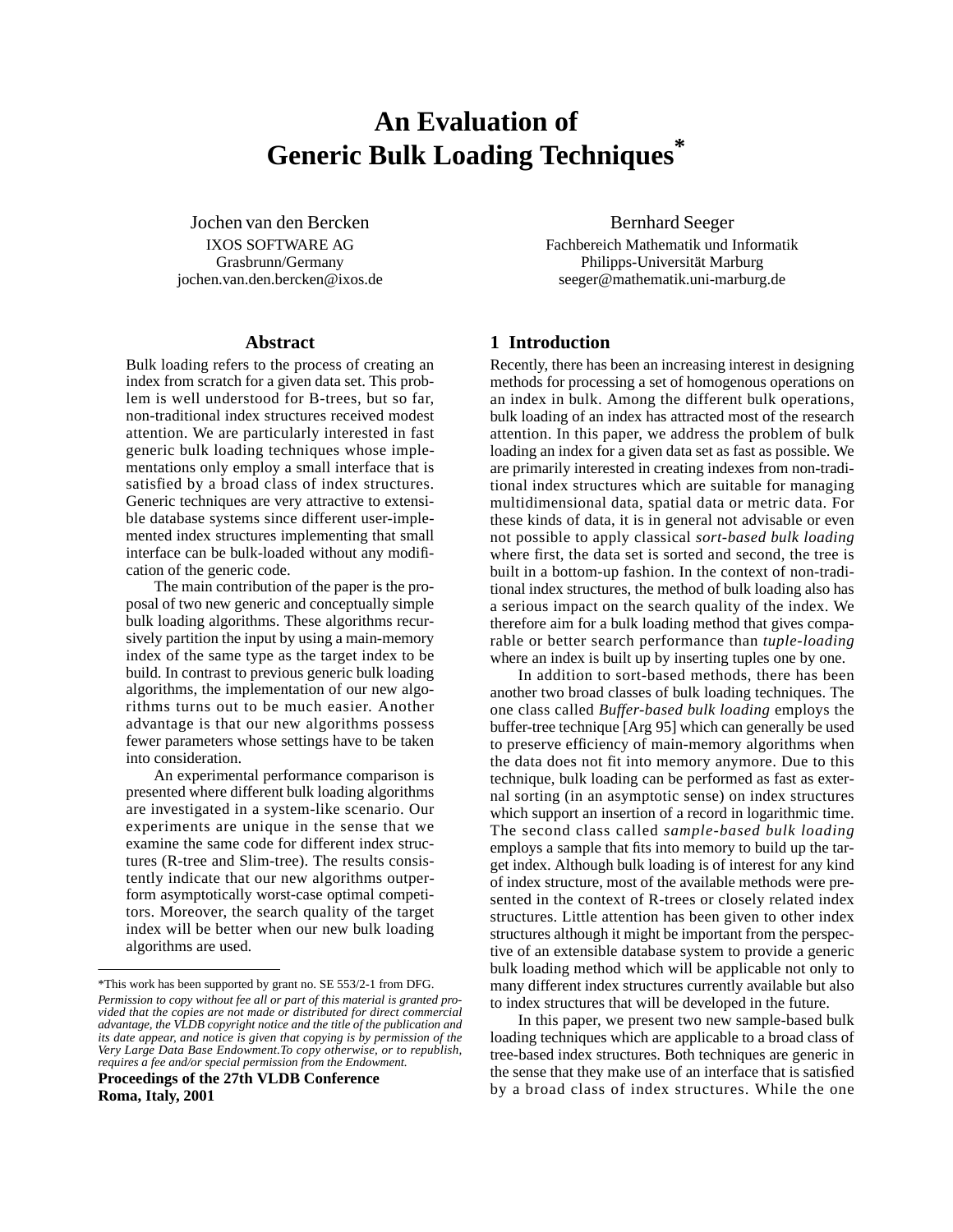approach is applicable to many tree-based index structures like B+-trees, R-trees [Gut 84], M-trees [CPZ 97] and Strees [Dep 86], the other technique can be used for bulk loading almost any kind of tree-based index structure that uses the concept of node splitting, including KDB-trees [Rob 81] and their relatives hB-trees [LS 90] and LSDtrees [HSW 89]. The new techniques are conceptually simpler than most of the previous ones and therefore, their implementation is not too difficult. We implemented our new methods as well as the most promising competing methods which have been previously proposed. Our experiments indicate that our new methods perform fast in most cases, but, as known from other algorithms based on sampling, their performance is also influenced by the quality of the sample. Moreover, the search performance of the trees generated by our sampling-based methods is generally better in comparison to others.

Our performance comparison is unique in the sense that all index structures and bulk loading techniques are implemented by using the same building blocks that are part of our fully documented and public available library XXL [BBD+ 01], [BDS 00]. The library provides a powerful and flexible infrastructure for implementing query processing functionality suitable for comparing the runtime of different algorithms. Though the absolute timings of the bulk loading methods are of minor relevance, we believe that the relative timings are excellent indicators for a performance comparison of the different bulk loading methods.

The paper is organized in the following way. In Section 2, our most important notation is introduced. Moreover, we give a review of the current research results on bulk loading. In Section 3, we present Path-based bulk loading, a new bulk loading algorithm applicable to the broad class of Grow&Post-trees. Section 4 is dedicated to Quickload, a special algorithm for bulk loading index structures from an important subset of Grow&Post-trees. The results from a preliminary performance comparison are reported in Section 5. Section 6 concludes the paper.

## **2 Preliminaries**

In this section, we introduce the basic assumptions which are required from the index structures in order to use our generic bulk loading techniques. Moreover, we also present the underlying cost model. At the end, we give a brief review of the bulk loading techniques.

## **2.1 Grow&Post-Trees**

In the following, we assume an index structure to be a tree. Associated to each node of the tree is a *reference* that, except for the reference of the root, is stored in the parent node. Data records are stored in the *data nodes* which correspond to the leaves of the tree, whereas the *index nodes* are internal nodes*.*

Most tree-based index structures show great similarities in their internal interface. In common with [Lom 91] we assume that a tree is a Grow&Post-tree (*GP-tree*) where the following operations are supported:

- **•** *chooseSubtree*: Given a data record and an index node. Compute the reference to the subtree where an insert operation of the record should be forwarded to.
- **•** *grow*: Given a data record and a data node. Insert the record into the node.
- **•** *split&post*: Given an overflown node. Split the node into two and post the information about the split (e.g. the new reference) to the parent node.
- *search*: Given a query and data node (index node). Return all data records (references) stored in that node being relevant to the query.

An insertion of a new record into a GP-tree is performed in the following way. First *chooseSubtree* is iteratively called starting at the root of the tree until a data node is retrieved. Then, the data record is inserted into the data node, i.e, the node *grows* by one record. When this causes an overflow, the node is first *split* into two and then, the relevant information about the split is *posted* to the parent node. If the root node is split the tree grows by one level. The most prominent example of a GP-tree is the B+-tree which supports one-dimensional queries. However, many of the well-known multidimensional index structures [GG 98] like the KDB-tree [Rob 81], hB-tree [LS 90], R-tree [Gut 84], MVB-tree [BGO+ 96], M-tree [CPZ 97] and Slim-tree [TTSF 00] also satisfy the interface of the GPtree.

An important subclass of GP-trees is the class of overlapping-predicate-trees (*OP-trees*). In addition to the functionality of a GP-tree, an OP-tree also supports insertions of entire trees whose height is lower than the height of the target tree. An insertion of a tree is generally performed by inserting the reference of its root node into an appropriate node of the target index whose level is equal to the height of the tree to be inserted. If the root of the inserted tree is not sufficiently full, an additional merge has to be performed with a sibling node. This additional functionality is possible due to the property that node predicates in an OPtree may overlap where the *node predicate* of an index node is satisfied by all records in the corresponding subtree. For the R-tree, the node predicate is represented as a minimum rectilinear rectangle that covers the records in the subtree. Since the predicates of an OP-tree may overlap, it is possible to design specific bulk loading algorithms that create an index structure level by level bottom-up. In addition to the R-tree, the M-tree, S-tree and Slim-tree belong to this important class of index structures.

## **2.2 I/O Model**

We assume that a disk is partitioned into pages of fixed size, with random access to each page at unit cost. Our goal is to build up an index on disk and therefore, a node of the tree also corresponds to a disk page where at most *B* records (data objects) can be stored. Each access to disk transfers one page; we denote this as one I/O. Our generic bulk loading algorithms simply use the available implementations of the GP-tree interface. These implementations generally determines the CPU-cost of bulk loading GP-trees and therefore, we are primarily interested in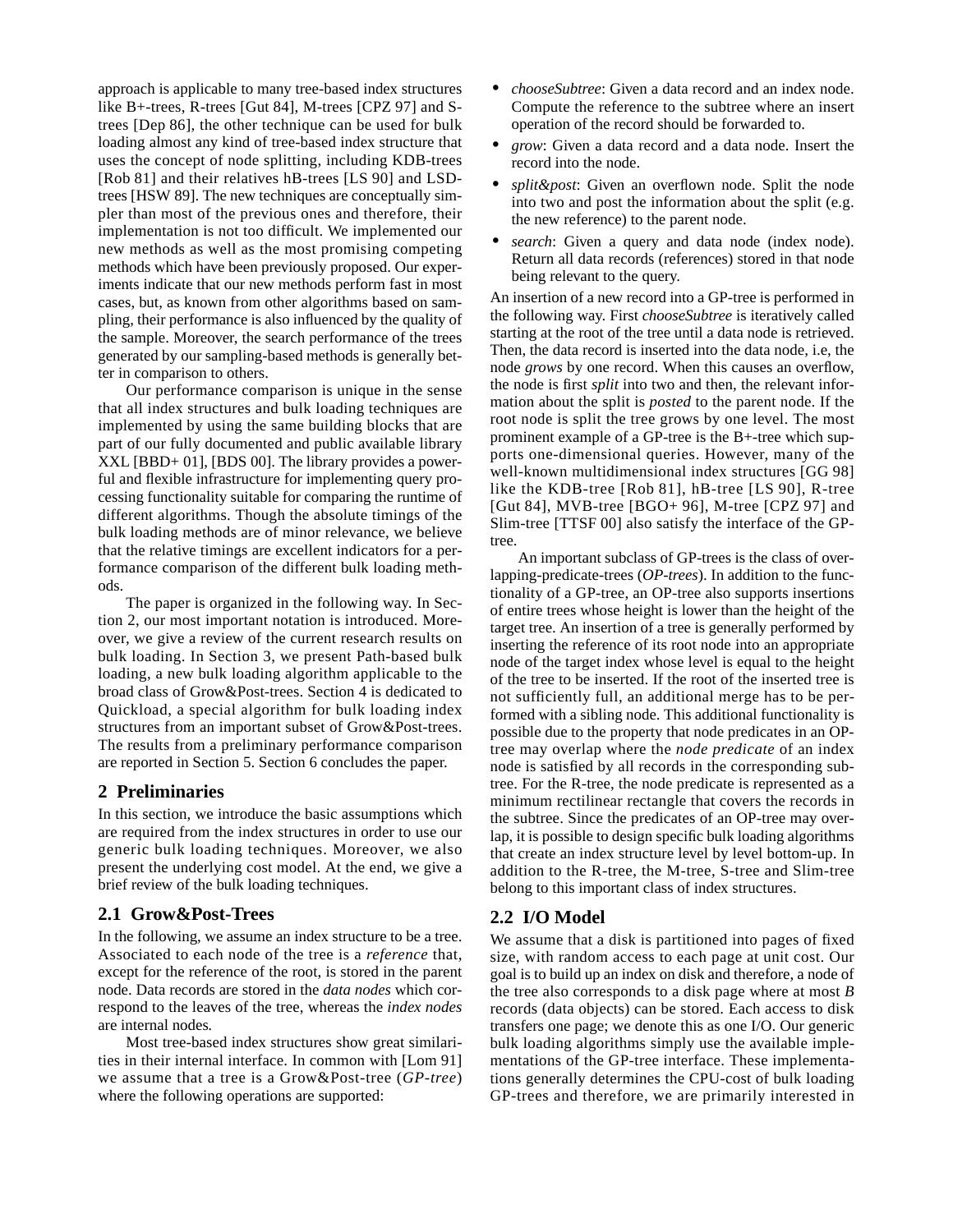reducing the I/O-cost. As a consequence, the performance of our algorithms is measured in the number of I/Os required for performing a sequence of *N* insertions. In particular, we are not interested in the I/O-cost of a single insertion.

An important parameter of bulk loading algorithms is the amount of available main memory that can be used. In the following, we assume that main memory is managed by a database buffer that follows the LRU replacement strategy. Let *M* be the maximum number of records that fit into the available main memory. The I/O cost of the algorithms is expressed in terms of *N*, *M* and *B*, i.e., none of these three parameters is viewed as a constant. We will abbreviate *N*/*B* and *M*/*B* by *n* and *m*, respectively.

For the I/O model described above it was shown [AV 88] that external sorting requires  $\Theta(n \log_m n)$  I/Os in the worst-case. The I/O cost of bulk loading a one-dimensional index structure that preserves the ordering of data (e.g., B+-tree) is therefore asymptotically optimal in the worst-case, if it meets the lower bound of external sorting. Therefore, our goal is to achieve this bound for bulk loading multidimensional index structures, without sacrificing search performance. Special care concerning this trade-off has to be taken for OP-trees. They may be built naively level by level bottom-up by packing the data records into nodes without performing any kind of preprocessing (e.g. sorting). This bulk loading approach requires  $\Theta(n)$  I/Os only, but the search performance of such an index will be unacceptable, in general. Thus, although there exists a linear-time bulk loading algorithm for OP-trees, we are primarily interested in bulk loading algorithms whose I/O complexity meets the lower bound of external sorting.

## **2.3 Review of Previous Techniques**

In the following, we give a brief overview of the different approaches to bulk loading and discuss their unique properties. In order to compare these methods, different aspects have to be taken into account. Some of the methods require that the data source is entirely on disk, whereas other methods may also accept a source directly delivered from an iterator [Gra 93]. Some of the methods are memoryadaptive, whereas others require a fixed amount of memory during the entire runtime. There are also methods which are not limited to bulk loading only, but also support bulk insertions. Another issue is the primary design goal of the methods: should be the search quality of the target index or the build time of the index most important? We primarily distinguish the different bulk loading methods with respect to their main internal techniques (*sorting*, *buffering*, *sampling*) into three different classes.

*Sort-based bulk loading* is a well established technique since it is used in commercial database systems for creating B+-trees from scratch. Bulk loading of a B+-tree first sorts the data and then builds the index in a bottom-up fashion. For each level of the index, the nodes can be packed entirely full, except for the right most node. It is however advisable to leave some empty space in the nodes, when further insertions are expected right away after bulk loading. The runtime of this approach is dominated by the

cost of sorting which requires  $O(n \log_m n)$  I/Os. Assuming that an appropriate ordering exists, sort-based bulk loading is not limited to one-dimensional index structures, but can also be applied to OP-trees, since OP-trees support insertions of entire trees. For multidimensional index structures like R-trees, the question arises what kind of ordering results in the tree with best search performance. One of the first approaches [RL 85] suggests to sort the data with respect to the minimum value of the objects in a certain dimension, whereas [KF 93] suggest to order w.r.t. the Hilbert-value of the centers. It is also shown in experiments [KF 93] using spatial data that the Hilbert-ordering gives better performance. Other experiments [DKL+ 94] revealed that the search performance of the R-trees built by using Hilbert-ordering is inferior to the search performance of the R\*-tree [BKSS 90] when the records are inserted one by one. In a data warehouse environment where the dimensions are quite different (and hence it may be difficult to come up with a well-defined Hilbert-value) it might still be better to select a dimension and to sort the data according to this dimension [KR 98]. The primary reason for using this approach in a data warehouse is the fact that primarily bulk insertions should efficiently be supported. Several methods are available for supporting bulk insertions on indexes which rely on a linear ordering of the data ([JDO 99], [JNS+ 97], [KR 98], [MNPW 00]).

Another sort-based method for bulk loading R-trees is presented in [LEL 97]. The methods starts sorting the data source w.r.t. the first dimension (e.g. using the center of the spatial objects). Then,  $(N/B)^{1/d}$  contiguous partitions are generated, each of them containing (almost) the same number of objects. In the next step, each partition is sorted individually w.r.t. the next dimension. Again, partitions are generated of almost equal size and the process is repeated until each dimension has been treated. The final partitions will eventually contain at most B objects. In [LEL 97] it was shown that this method of sort-based bulk loading creates R-trees whose search quality is superior to those Rtrees which have been created w.r.t. the Hilbert-ordering. However, the method also requires the input being sorted *d* times.

Quite a different approach to bulk loading is based on sampling. The bulk loading method of the M-tree [CP 98], for example, follows this idea. The method randomly samples objects, we call them representatives, from the input and builds up a structure also known as a seeded-tree [LR 98]. Then, the remaining records of the input are assigned to one of the representatives. For each representative, the associated data objects are treated again in the same way. The result of this approach is basically a M-tree of M-trees and hence, the structure offers some structural properties (underfilled nodes, unbalanced structure) that violates the invariants of the original M-tree [CPZ 97]. The authors discuss different strategies to obtain the desired structural behavior. For example, second-level trees with a small number of objects are deleted and their objects are assigned to other representatives. This even may result in a structure where only one representative exists. In this case, [CP 98] suggests to start again with a different sample.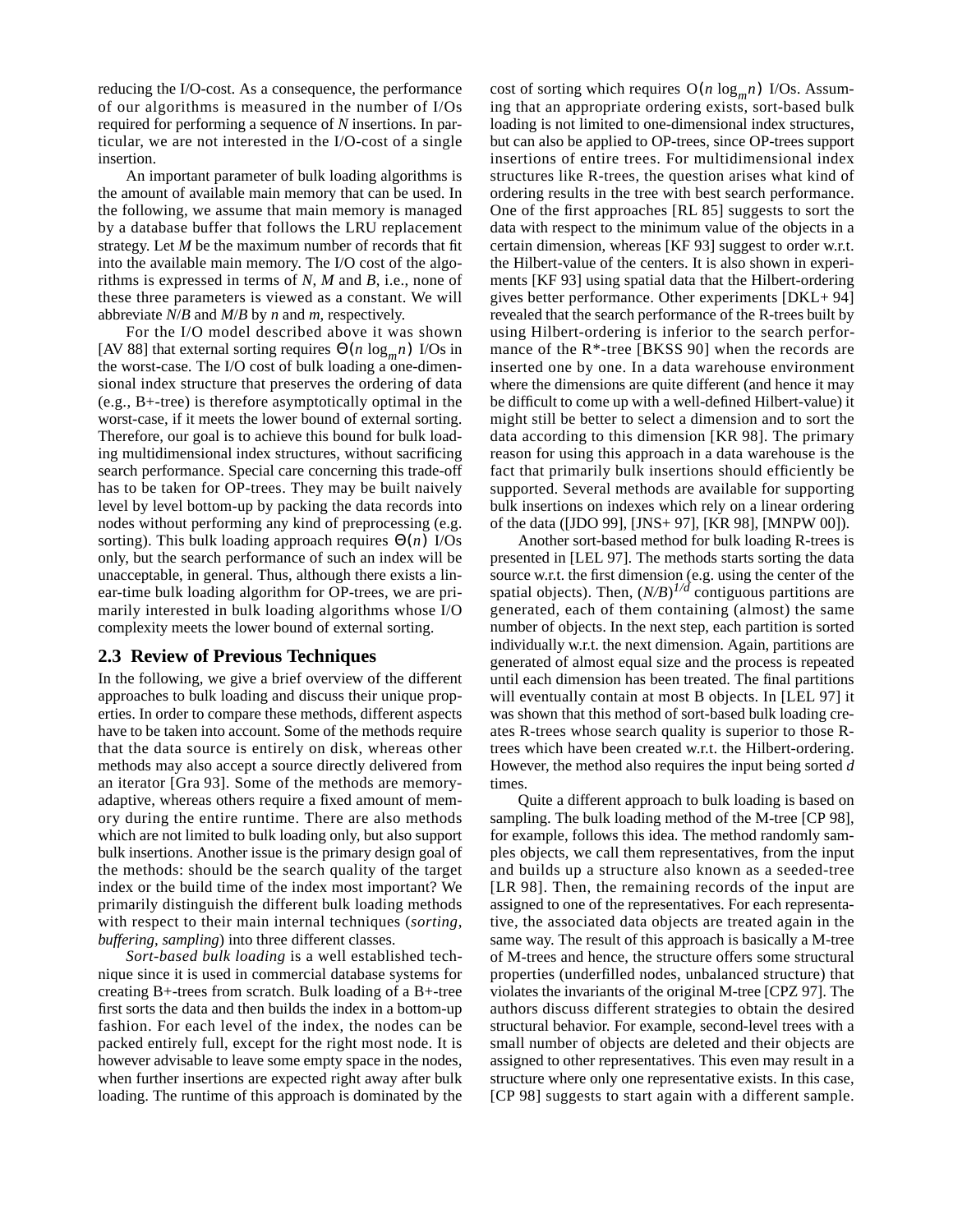Note that the M-tree and related structures like the Slimtree [TTSF 00] deals with metric data and therefore, there is no natural ordering of the data. Consequently, a sortbased bulk loading cannot directly be applied to bulk loading an M-tree. An alternative might be to map the metric data into vector data using for example fast map [FL 95] and then applying again sort-based bulk loading. However, the quality of the M-tree might substantially suffer from such an approach.

Another approach based on sampling is given in [BBK 98] where a kd-tree structure is built up using a fast external algorithm for computing the median (or a point within an interval centered at the median). The sample is basically used for computing the skeleton of a kd-tree that is kept as an index in an internal node of the index structure as it is known from the X-tree [BKK 96]. The method however relies on a recursive partitioning of the data set into two as it is known from Quicksort. This results in a large I/O overhead since the data set has to be read and written quite often. However, sequential I/Os can be used in order to reduce the total I/O cost.

Buffer-based bulk loading algorithms as presented in [BSW 97] and [AHVV 99] are completely different from those algorithms described above. The methods employ external queues (so-called buffers) that are attached to the internal nodes of the tree except for the root node. An insertion of a record can be viewed as a process that is temporarily blocked after having arrived at a node. Instead of continuing the traversal down to the leaf, the record is inserted into the buffer. Whenever the number of records in a buffer exceeds a pre-defined threshold, a large portion of the records of the buffer is transferred (via individual calls of *chooseSubtree*) to the next level. The bulk loading method of [BSW 97] builds up the tree level by level and is therefore restricted to OP-trees, whereas the method of [AHVV 99] can also be used for GP-trees. The number of I/Os for both methods is  $O(n \log_m n)$  which is asymptotically equal to the lower bound of external sorting. An advantage of the method [AHVV 99] is that it can easily be extended to support other types of operations, e.g. insertion, in bulk. A disadvantage of [AHVV 99] is however that from the available *m* main memory pages only  $B^{\lfloor \log_B m \rfloor}$  are actually used. In other words, the algorithms only uses *m*/*B* main memory pages in the worst case. The obvious question we address in our experiments is how the performance of bulk loading is influenced by the bad memory usage. Moreover, the implementation complexity of Buffer-based bulk loading is high, particularly, when the implementation is not tightly coupled to a specific index structure.

A slightly modified version of the buffer-based methods is presented in [JDO 99] for B+-trees. The unique feature of the method is that the buffers are not emptied in a final phase, but remain attached to the nodes. Since the buffers are organized in a special way, the index (with its buffers) also supports processing of on-line queries. Genericity is however lost for that method since it is tightly coupled with B+-trees.

#### **3 Bulk Loading GP-trees**

In this section we first present a new generic algorithm for bulk loading GP-trees. Though the algorithm does not meet the worst-case bound of external sorting, we expect an excellent average-case performance. As an advantage, the algorithm is conceptually much simpler than its worstcase optimal competitors.

## **3.1 Path-based Bulk Loading**

Path-based bulk loading can be viewed as a top-down algorithm where the data is partitioned in a recursive fashion until the partition fits in memory. Path-based bulk loading is applicable to any kind of GP-trees including hB-trees [LS 90] where bulk loading has been considered as an open problem to the best of the authors knowledge.

Bulk loading an index is generally easy when the entire input fits in memory. The desired index is first built in memory and then transferred to disk. If memory is too small, we start building an in-memory index by inserting records from a sample until the available memory is filled up. Next, we associate to each leaf a bucket on disk. The remaining records of the input are then assigned to the buckets by calling *chooseSubtree* repeatedly until a leaf has been reached. Note that nodes are not split during this phase of the algorithm. In case of OP-trees, however, it is still necessary to update the routing information of the references. When all the data records have been processed, the nodes in main memory are written to disk. Moreover, the pairs of non-empty buckets and the references to their corresponding leaf nodes are written in a to-do-list on secondary storage. The algorithm is illustrated in Figure 1 assuming that main memory consists of 4 pages. On the



**FIGURE 1: Example of Path-based bulk loading for m=4**

left hand side the situation is depicted where the index is built up in memory, but where data records still have to be processed. The right hand side refers to the situation after having processed the entire data set.

In the next phase, a pair is taken from the to-do-list. The corresponding bucket is considered as the source and the records from the bucket are processed as described above in a recursive fashion. For GP-trees which are not OP-trees, e.g. kdB-trees, the insertions of these records will be on a single path of the index that has been created previously. Therefore, many insertions can be performed until the available main memory is fully utilized again. The algorithm for this kind of tree is given as pseudo code below in Algorithm 1.

For OP-trees, this approach seems to be not efficient since the insertions of records from a single bucket are not restricted to a single path. In order to improve efficiency,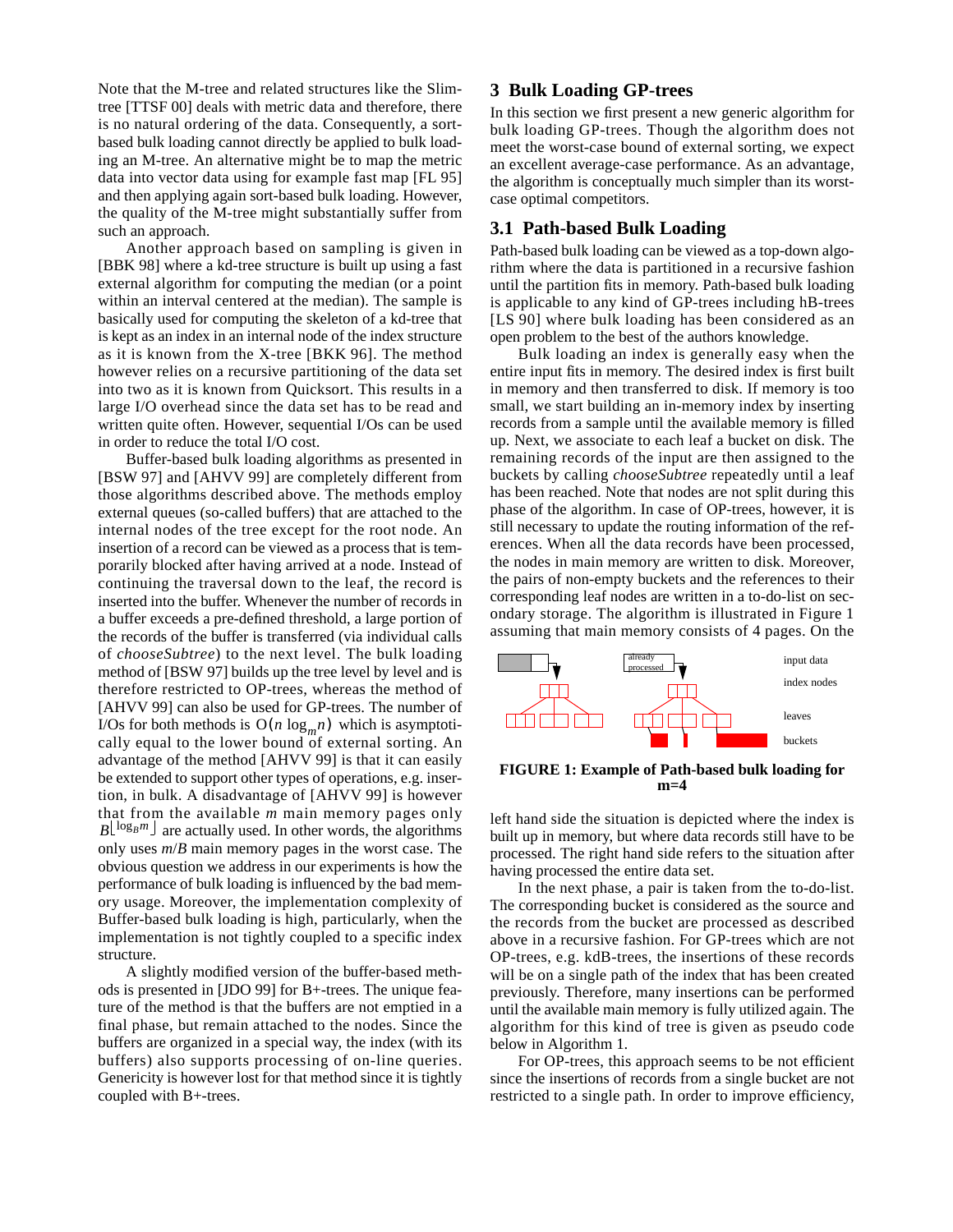the algorithm is modified such that insertions are limited to those nodes which are newly created or belong to the path from the root to the corresponding leaf.

Another technical feature of the modified version is that insertions do not start at the original root, but at a pseudo-root which is firstly set to the corresponding leaf. Whenever the pseudo-root is split, the parent node of the pseudo-root is set to be the new pseudo-root. In order to keep the algorithmic description simple we did not include these issues in Algorithm 1.

#### **Algorithm 1: PathBasedBulkLoading**

```
PathBasedBulkLoading (Tree tree, Iterator source, int maxNodes) {
    let toDoList be a (external) queue;
    loop{
         insertObjects(tree, source, maxNodes, toDoList);
         if toDoList is empty
             return;
         remove the next pair (reference, bucket) from toDoList;
         perform a query using an object stored in bucket to find the leaf
             referenced by reference;
         set source to an iterator on bucket;
    }
}
void insertObjects (Tree tree, Iterator source, int maxNodes,
    Queue toDoList) {
    while source isn't empty and the number of nodes in memory is less
        than maxNodes {
         take the next object from source;
         insert object into tree;
     }
     flush all leaves from main memory to disk;
    while source isn't empty {
         take the next object from source;
         insertIntoBucket(tree, object);
     }
    foreach reference stored in index nodes residing in main memory
         and pointing to a leaf {
         let bucket be the buffer associated with reference;
         if bucket isn't empty
             insert the pair (reference, bucket) into toDoList;
     }
     flush all index nodes from main memory to disk;
}
void insertIntoBucket (Tree tree, Object object) {
    let reference be the reference pointing to the root of tree;
    while reference doesn't reference a leaf node {
         let node be the node referenced by reference;
         set reference to the result of applying chooseSubtree to node
             using object;
     }
    insert object into the bucket associated with reference;
}
```
On the average, the method performs fast in practice as it is shown by our experiments. The performance of the algorithm will be excellent as long as the distribution of the input among the buckets is uniform. In order to verify this statement, let us assume that the *N* input records are equally distributed among the *m* buckets such that each bucket receives *N/m* records. It follows that the total number of I/Os is  $\theta(n \cdot \log_m n)$ . Hence, the total cost meets the lower bound of external sorting. It is obvious that such a perfect distribution of records will seldom occur in practice. However, the central limit theorem tells us that the occupation of a bucket is close to the mean value *N/m*.

The worst case arises when only one of the buckets receives records and the other buckets remain empty. The runtime of the algorithm then degenerates to  $\theta(n^2/m)$ . When applying Path-based bulk loading to one-dimensional index structures (B+-trees), the worst case occurs e.g. for sorted input. For multidimensional structures, it is more difficult to come up with a data distribution where the performance is poor.

In comparison to worst-case optimal methods, there are a few other advantages with respect to memory management. First, the method completely employs the available main memory, whereas the worst-case optimal method presented in [AHVV 99] might use only a small fraction. In general, we expect that runtime of the methods will improve when more memory can be used. Moreover, it might also be possible to adapt the amount of memory during runtime. The memory in use (except the memory for buffering a path) can be determined for each call of *insertObjects* individually.

## **4 Bulk Loading OP-trees**

OP-trees represent an important class of index structures including R-trees [Gut 84], S-trees [Dep 86], M-trees [CPZ 97] and others. A reference of an OP-tree consists of a predicate, say *P*, and a pointer to a subtree where each of the records in the subtree satisfy *P*. Predicates within an index may overlap, i.e., a new record may satisfy more than one predicate (or none of the predicates). As a consequence, OP-trees efficiently support insertions of entire trees whose height is lower than the height of the target tree. This unique property also gives more freedom for the design of bulk loading algorithms in comparison to more general GP-trees. An extreme approach would be to pack the incoming data records into pages without any preprocessing, one by one, and to build up the tree bottom-up. This algorithms causes the lowest cost O(*n*) for bulk loading an index, but the index would not support queries efficiently.

## **4.1 Quickload**

In the following, we present a generic algorithm called *Quickload* for bulk loading any kind of OP-trees, including R-trees and M-trees. Quickload is conceptually close to the bulk loading algorithm of the M-tree [CP 98], but Quickload completely overcomes its serious deficiencies. The basic idea of Quickload is as follows: a sample is first taken to partition input data. In order to improve I/O efficiency, we do not partition the data set into only two as it was proposed in [BBK 98], but in a large number of partitions. Quickload is then applied to each partition in a *recursive* fashion. The size of the sample is chosen as large as the available main memory. An OP-tree (of the same type as the target index) is used for organizing the sample in memory. The only difference to an external index is that the size of the internal nodes might be set differently in order to improve CPU performance, whereas the size of the leaves still corresponds to a page on disk.

If the entire input fits in memory, the leaves of the inmemory structure correspond to leaves of the target index. Otherwise, records are inserted into the tree until memory is filled up. Thereafter, buckets are attached to the leaves. An insertion is then not guided anymore to a leaf, but to the corresponding bucket. Besides updating the routing information being part of the references, the structure will not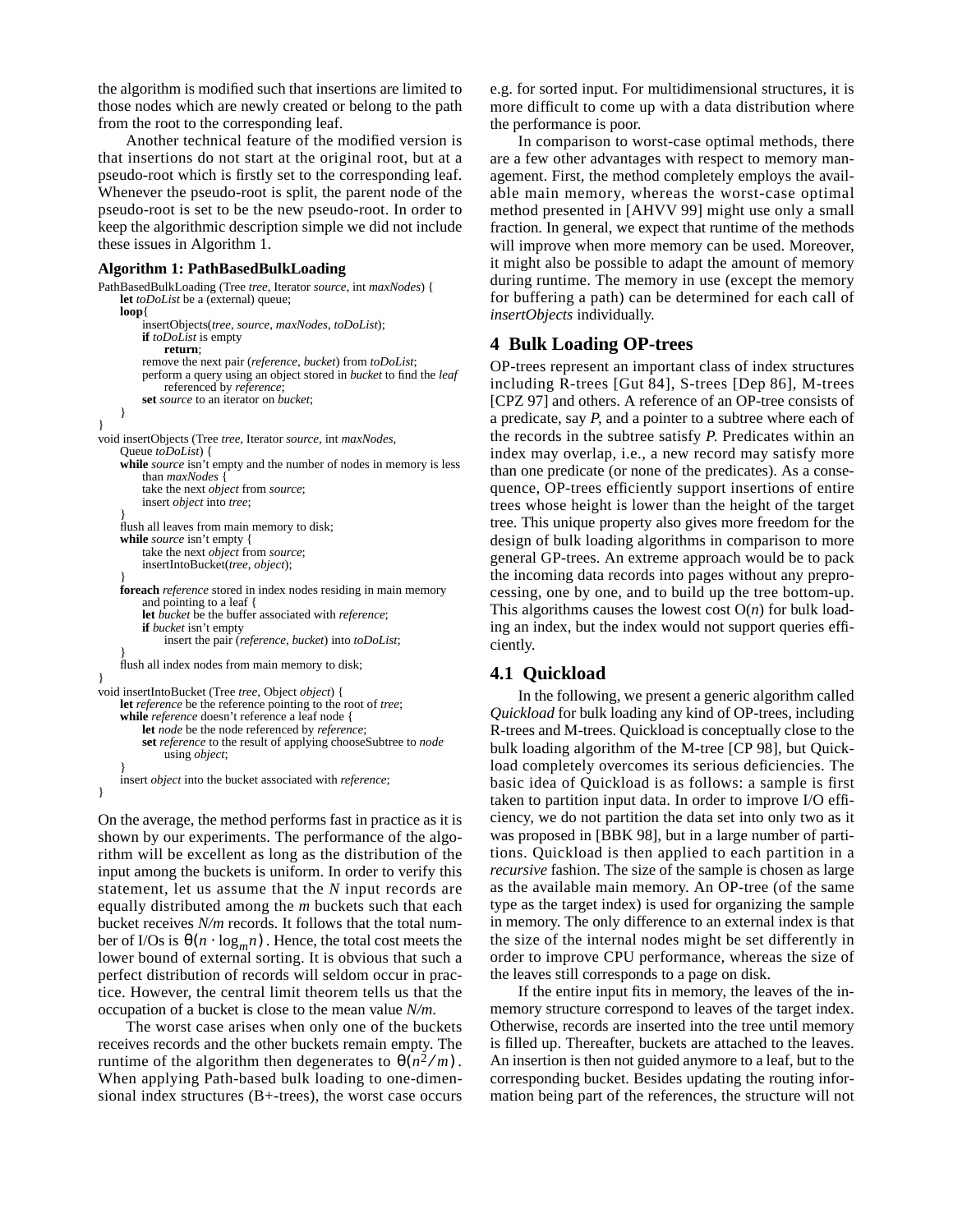be changed while the records are distributed among the buckets. When all records of the input are treated, we distinguish two cases. If a bucket is empty, the reference to the corresponding leaf is inserted into a file on disk. The references contained in this file will be used later during a subsequent pass of the algorithm to build the next upper level of the tree. Otherwise (the bucket contains records), a pair consisting of the reference to the corresponding leaf and a reference to the bucket is inserted into a to-do list. The algorithm is then applied recursively to the elements in the to-do list. When the to-do list becomes empty the file on disk contains exactly the references to the leaves of the target index. These references now serve as the input for Quickload in order to create the next upper level of the target index. If there is only one reference left (pointing to the root of the target tree), the algorithm stops. Note that the recursive processing is the reason why Quickload is limited to OP-trees.

In Figure 2, we illustrate the important aspects of the algorithm where an OP-tree is built from the input records  $R_1, \ldots, R_{13}$ . We assume that at most three leaves fit in



**FIGURE 2: An example of Quickload when at most three leaves fit in main memory**

memory. On the left hand side, the situation is depicted when memory is fully utilized, but some of the input records are still unprocessed. Note that  $S_1$ ,  $S_2$  and  $S_3$  refer to predicates which cover the records in the corresponding leaves. On the right hand side of Figure 2 the situation is illustrated after the remaining records are inserted into the corresponding buckets. The leaf which belongs to  $S_2$  is already a leaf of the target index because its bucket is empty, whereas Quickload has to be applied once again to the other leaves assuming that the input is taken from the corresponding buckets. The example for processing the leaf and the bucket which belong to  $S_1^*$  is illustrated in Figure 3 which results in two leaf pages that will be part of the target index.



**FIGURE 3: Recursive step of Quickload**

A detailed description of the algorithm is given in Algorithm 2.

#### **Algorithm 2: Quickload**

```
Quickload (OPTree tree, Iterator source, int maxNodes) {
    let levels be 1;
    loop {
         let nextLevelReferences be the queue returned by
             createLevel(tree, source, maxNodes);
         if nextLevelReferences contains exactly one reference {
             set the height of tree to levels;
             return;
         }
         set tree to an empty tree;
         increase levels by one;
         set source to an iterator on nextLevelReferences;
    }
}
Queue createLevel (OPTree tree, Iterator source, int maxNodes) {
    let toDoList be an (external) queue;
    let nextLevelReferences be an (external) queue;
    loop {
         insertObjects(tree, source, maxNodes, toDoList,
             nextLevelReferences);
         if toDoList is empty
             return nextLevelReferences;
         remove the next tupel (reference, bucket) from toDoList;
         set the root of tree to the node referenced by reference;
         set source to an iterator on bucket;
    }
}
void insertObjects (OPTree tree, Iterator source, int maxNodes,
    Queue toDoList, Queue nextLevelReferences) {
    while source isn't empty and the number of tree's leaves is less than
         maxNodes {
         take the next object from source;
         insert object into tree;
     }
     flush all leaves from main memory to disk;
    while source isn't empty {
         take the next object from source;
         insertIntoBucket(tree, object);
     }
    foreach reference of tree pointing to a leaf {
         let bucket be the bucket associated with references;
         if bucket is empty
             insert reference into nextLevelReferences;
         else
             insert the tupel (reference, bucket) into toDoList;
     }
    delete each internal node of tree residing in main memory;
}
void insertIntoBucket (OPTree tree, Object object) {
    let reference be the reference pointing to the root of tree;
    while reference doesn't reference a leaf {
         let node be the node referenced by reference;
         set reference to the result of applying chooseSubtree to node for
             object;
         insert object into the bucket associated with reference;
    }
```
Similar to Path-based Bulk Loading, it can be shown easily that the total number of  $I/Os$  is  $\theta(n \cdot \log_m n)$  on the average. The worst-case of Quickload arises when only one bucket receives the records and the other buckets remain empty. Then, the runtime of the algorithm is  $\theta(n^2/m)$ . Quickload can be also adaptive when the size of the available memory will change during runtime. Whenever an element is taken from the to-do list, the algorithm can reallocate its memory.

#### **5 Experiments**

}

In this section we report experimental results for bulk loading R\*-trees [BKSS 90] and Slim-trees [TTSF 00] by using the different bulk loading approaches. Both index structures belong to the family of OP-trees. Therefore, we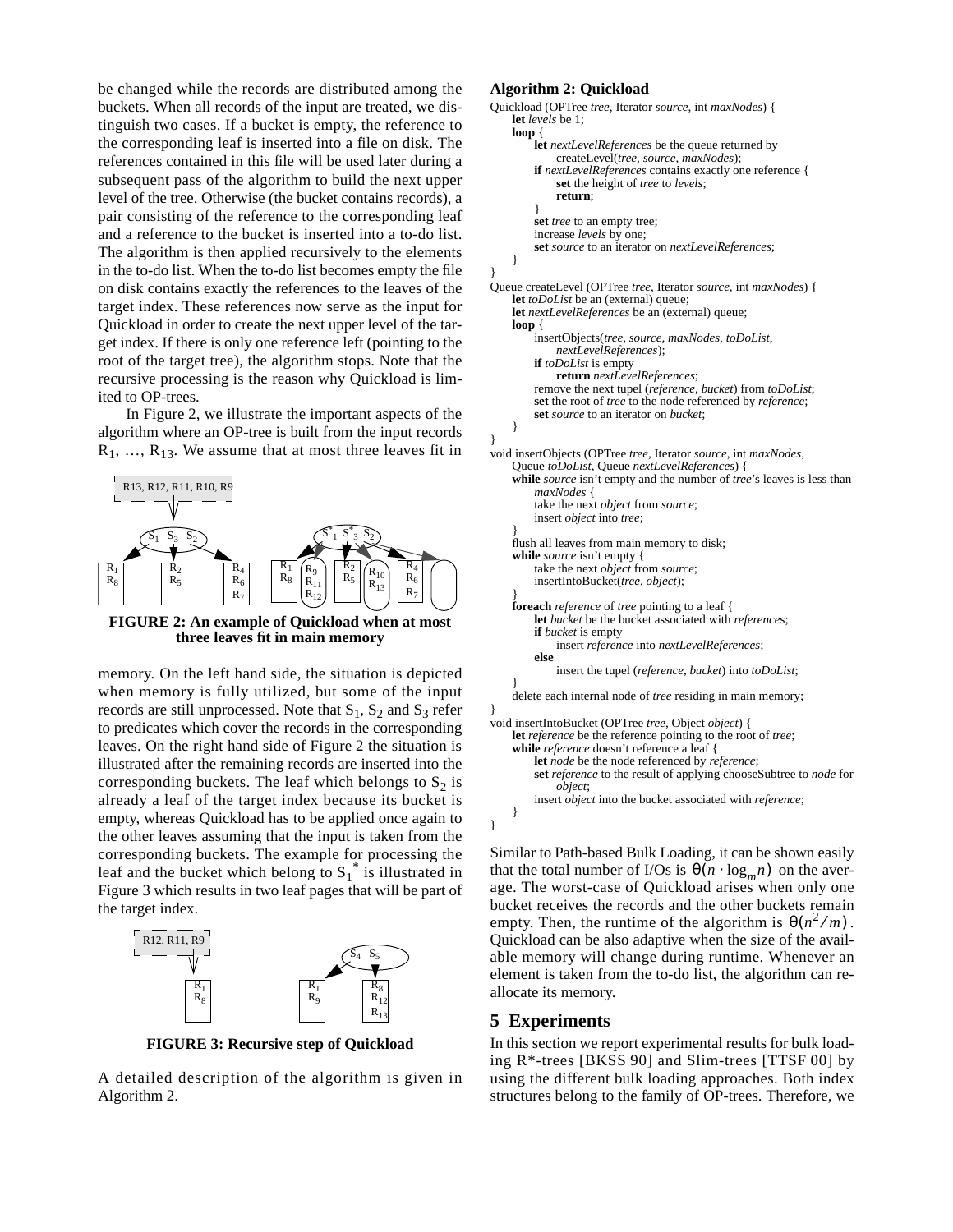were interested not only in the cost of bulk loading an index but also in its search performance.

We also performed several experiments for B+-trees. Here, the classical approach of sorting the data and packing the nodes of the tree is the clear winner. This result even holds for packing the nodes just to 2/3 of their maximum capacity so that search performance is comparable to the other bulk loading algorithms.

The cost of bulk loading an index was measured in milliseconds of elapsed time. This gives a more realistic impression than just counting I/O- or CPU-cost. Please keep in mind that we are not interested in the absolute amounts of time needed. In order to compare the search performance of the created indexes, we treated every 10th record inserted into the tree as a query. Following the results of [LL 98], we measured query performance by counting the number of pages that were read and written to disk.

Throughout the experiments, we used data sets from the TIGER files [Bur 96] containing rectangles reflecting the borders of environmental objects. While these real world data sets are predestined to be used for bulk loading R\*-trees, we mapped the rectangles to a four dimensional data space to be used in the context of Slim-trees. We will present the results for the *CAL\_HYDRO* data set (360.000 hydrographical features from California), the *TEX\_HYDRO* data set (360.000 hydrographical features from Texas) and the *EAST\_RAIL* data set (360.000 railroad items from the east of the US). However, for many bulk loading algorithms the cost of bulk loading as well as the query performance is highly influenced by the order in which the objects are processed. To demonstrate this property, we once sorted the data sets according to a Hilbert space filling curve and once created a random permutation. In the following, we will refer to a sorted data set by appending the suffix *sorted* to its name and to a permuted one by appending *shuffled*.

Though we characterized Path-based bulk loading and Quickload to be based on sampling, our implementations are restricted in that the sample always consists of the first objects delivered by the data source. In our experiments we show that even for highly clustered data both algorithms perform fairly well. Another point is that sampling requires the data set to be materialized. However, in case of data delivered by an iterator [Gra 93] this would require to store the data first before bulk loading can be applied.

Due to its greater flexibility, we decided to prefer the Buffer-based algorithm according to [AHVV 99] to the one presented in [BSW 97]. This decision influenced the different settings for the amount of main memory provided for the bulk loading algorithms.

#### **5.1 Implementation Details**

All experiments were performed on a PC running under Windows NT 4.0 with an Intel Pentium III-Processor clocked at 500 Mhz and 256 MBytes of main memory. The I/O-device was a Maxtor Diamond Plus 6800 using DMA.

The main memory available to the bulk loading algorithms was organized as a database buffer of *m* pages using the LRU strategy. The size of the disk pages was set to 2 Kbytes.

We tried to achieve a fair comparison of the different bulk loading approaches by using the same set of classes from our library XXL for all implementations. The classes representing index structures were derived from generic classes modeling GP- and OP-trees supporting the interface given in chapter 2.1. The generic bulk loading algorithms were developed independently from special tree classes and do not use specific properties of the given index structure to be bulk loaded. As a consequence, it is very easy to apply the same generic algorithm to different index structures derived from the generic tree classes.

#### **5.2 Bulk Loading R\*-trees**

Before presenting the comparative results of different algorithms, we examine the impact of parameters on the runtime of the individual algorithms. We are interested in those parameter settings where the created index provides fast bulk loading on the one hand and good search performance on the other hand. We performed our experiments with each of the three TIGER data sets. However, we observed very similar behavior of the algorithms according to the data set.

#### **5.2.1 Parameter Settings**

Let us first consider Quickload. Here, the question arises how to choose the fanout of the internal nodes of the inmemory trees that are used to partition the data. We performed experiments for two settings of the fanout. First, we set the fanout in such a way that the size of the nodes corresponds to 2 KBytes which is also the size of the leaf nodes. Second, the fanout was set to 5. As one can expect, a smaller value may reduce the CPU-cost, because the algorithms *chooseSubtree* and *split&post* have linear and super-linear runtime, respectively. However, a small fanout decreases the possibilities for placing new records in the tree which may also reduce search performance. In our experiments, we observed exactly this behavior, but the performance difference of the two settings was less than 1% in most cases. For sake of simplicity, we decided to use a node size of 2 KBytes.

In case of the Buffer-based approach, one has to determine the buffer capacity *p*. In our experiments, we observed a value of *m*/2 as an optimal setting for *p* regarding the bulk loading time one the one hand and query performance on the other.

Another parameter is also the amount of data to be cleared from an overflown buffer. We distinguished two strategies, a pessimistic and an optimistic one. The pessimistic strategy, as described in [BSW 97] and [AHVV 99], processes the records of *p* pages of an overflown buffer and propagates the records one level down. Even in case that all of those records are directed to just one of the child buffers, this buffer will not contain more than 2*p* pages afterwards. However, it is more likely that the records are distributed more uniformly among the child buffers. Thus, in most cases it is possible to process more than *p* pages of a overflown buffer at once. This optimistic approach how-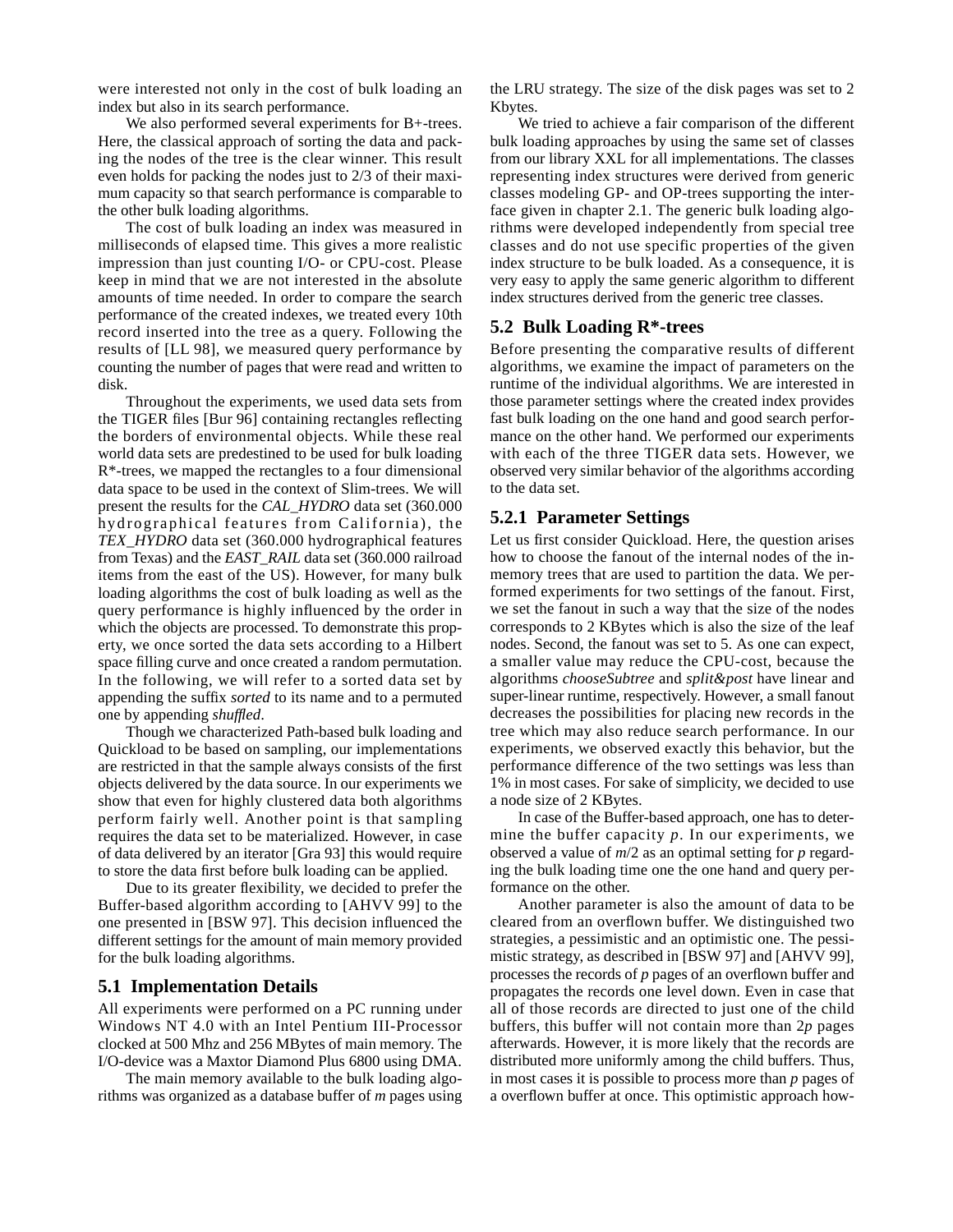ever requires to stop clearing the buffer if a child buffer contains 2*p* pages. Note that both strategies result in a worst-case optimal bulk loading algorithm.

We figured out in our experiments that, especially when processing uniformly distributed data, the optimistic strategy behaves superior to the pessimistic one. With respect to the search quality of the generated indexes, there was no difference between the two strategies. Therefore, we used the optimistic one throughout our experiments.

#### **5.2.2 Comparing the Algorithms**

In the following, we compare the different bulk loading approaches for R\*-trees. In addition to the generic approaches, we also investigated two approaches based on sorting rectangles w.r.t. Hilbert values. *Sort-based* bulk loading [KF 93] refers to the classical approach of sorting and packing the nodes of the R\*-tree. The other approach, which we call *Sorted-Tuples-based* bulk loading, is even simpler. The data records are first sorted and then inserted into the tree one by one. Correspondingly, *Tuple-based* bulk loading simply inserts the records into the tree without any kind of preprocessing.

As depicted in Figure 4, each of the bulk loading algorithms performs significantly better than the Tuple-based approach. The ranking of the bulk loading algorithms



**FIGURE 4: EAST\_RAIL\_shuffled, m=2\*fanout**

shown here is also quite typical for other experiments. The well-known Sort-based approach is the clear winner, which is more than three times faster than the second best approach (Quickload). However, when we consider search performance, Sort-based bulk loading shows major deficiencies, see Figure 5. Among the generic algorithms, Buffer-based bulk loading requires most time to create an index, while Quickload is faster by a factor of 1.5. Pathbased bulk loading performs just in between, similar to the Sorted-Tuples-based approach. Figure 5 shows the search



**FIGURE 5: EAST\_RAIL\_shuffled, m=2\*fanout**

performance for the same settings. The price that has to be paid for using Sort-based bulk loading is its rather poor search performance. Interestingly, in case of the CAL HYDRO shuffled data set, both Quickload and Path-based bulk loading create trees that show a better search performance than those obtained by just inserting the records one by one. This observation could also be made for many other parameter settings.

In case of clustered data sets like the TEX\_HYDRO data set (Figure 6), results changed quite dramatically.



**FIGURE 6: TEX\_HYDRO, m=2\*fanout**

Once again, the Sort-based approach is the clear winner, but the Tuple-based approach comes next. The original data sets show similar behavior to the sorted ones, resulting in high locality when records are inserted. Because the main memory available to the algorithms is organized as a LRU buffer, most of the node accesses do not cause disk accesses. Furthermore, the Tuple-based approach does not need any further processing, which results in a better performance than the remaining algorithms. Though the data is almost sorted, Quickload performs faster than Bufferbased bulk loading, while Path-based bulk loading is influenced more strongly by the fact that the sample quality is poor. Once again, the TEX\_HYDRO data set results in trees that are very similar according to their search performance.

In the last set of experiments with  $R^*$ -trees, we were interested in memory utilization of the different approaches. In Figure 7, we varied the amount of memory  $\overrightarrow{m}$  from 2\*fanout to fanout<sup>2</sup>/2. While both Quickload and



**FIGURE 7: TEX\_HYDRO**

Path-based bulk loading benefit from this additional amount of memory, Buffer-based bulk loading shows only minor decreases in the index construction time. The reason is that Quickload and Path-based bulk loading are able to use the entire memory very effectively, while in case of Buffer-based bulk loading the fanout of the tree determines the usage of memory. For  $m = \text{fanout}^2/2$ , every level of the tree still has to be equipped with buffers. Only when *m* is greater than fanout<sup>2</sup>, Buffer-based bulk loading is able to exploit more memory since buffers will only occur on every second level of the tree.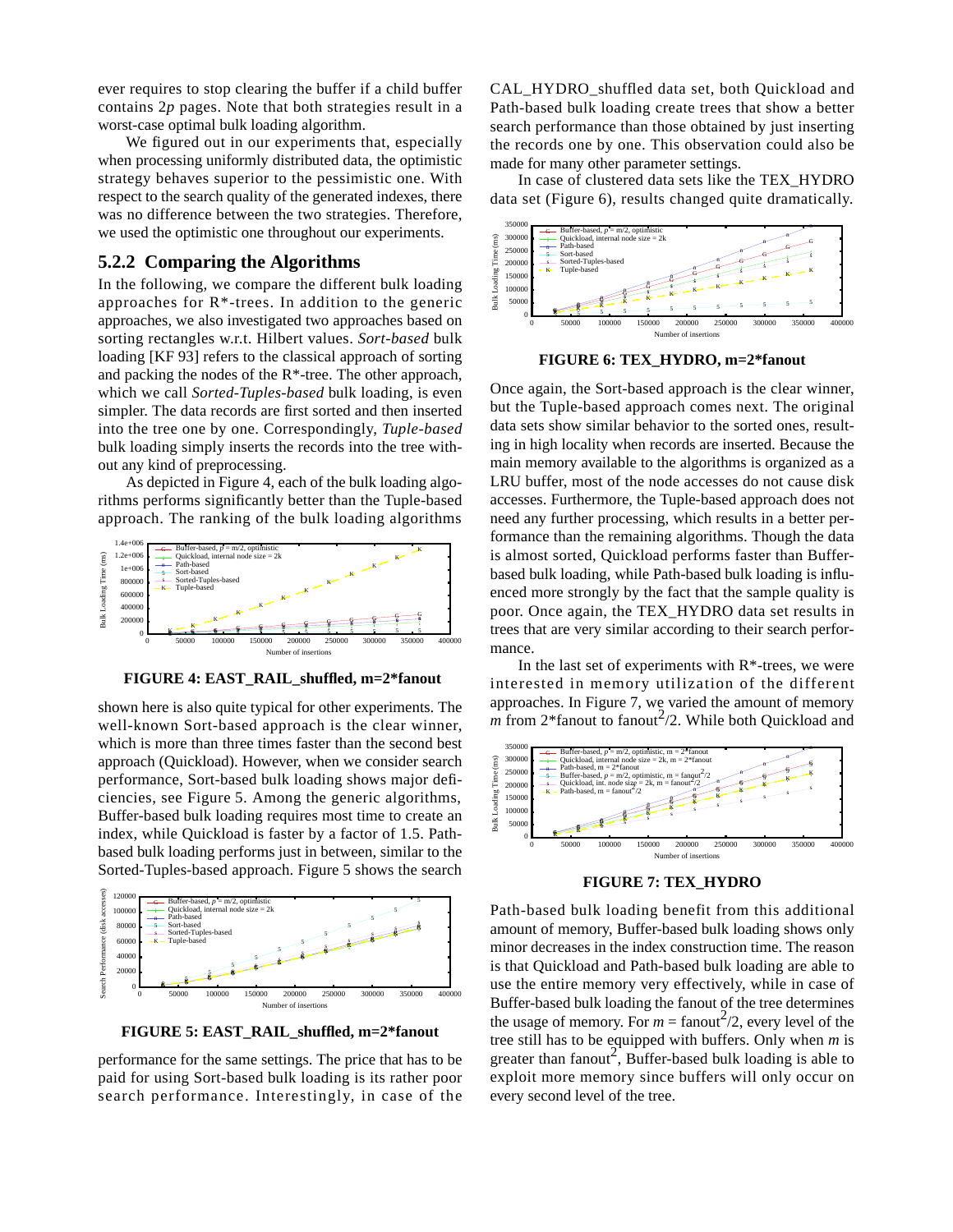## **5.3 Bulk Loading Slim-trees**

M-trees and its relatives like Slim-trees [TTSF 00] are much more CPU-bound than the members of the R-tree family. As a consequence, the only bulk loading algorithm dedicated to the M-tree family developed so far [CP 98] tries to cope with this special property. In contrast to  $\mathbb{R}^*$ trees, we were hence more interested in the impact of our algorithms on the trees' search performance.

When repeating the experiments presented in section 5.2 for Slim-trees, we found that the relative performance of the different algorithms did not change. However, some of the results for the CAL\_HYDRO\_shuffled data set are quite interesting. Note that none of the approaches relying on sorting the data are applicable to Slim-trees.

In Figure 8, the graphs give the cost for creating Slimtrees from the CAL\_HYDRO\_shuffled data set. Similar to



**FIGURE 8: CAL\_HYDRO\_shuffled, m=2\*fanout**

the results of the  $R^*$ -tree, each of the generic algorithms performs significantly better than Tuple-based bulk loading. Remember that these generic algorithms primarily reduce disk accesses, thus for Slim-trees which are CPUbound the performance improvements are not very high. Once more, Quickload and Path-based bulk loading outperform Buffer-based bulk loading by a factor of 1.5.

A very interesting result is shown in Figure 9. Com-



**FIGURE 9: CAL\_HYDRO\_shuffled, m=2\*fanout**

pared to Tuple-based bulk loading, the search performance of trees created by Quickload and Path-based bulk loading is much better (by a factor of 1.8). On the other side, the quality of trees suffers much from applying Buffer-based bulk loading to the CAL\_HYDRO\_shuffled data set. Hence, for Slim-trees it is much more important than for R\*-trees to take the index quality into consideration when comparing bulk loading algorithms.

In our second set of experiments, we used a 9-dimensional data set WEATHER containing weather data obtained by satellites. Because the size of each of the data objects is fairly high, we decided to enlarge the disk pages to 8 Kbytes. Figure 10 shows that for high dimensional data the overall bulk loading time is determined by the CPU-time. Therefore, our generic algorithms do not show



**FIGURE 10: WEATHER\_shuffled, m=2\*fanout**

any advantages over Tuple-based loading. However, the overhead of the Buffer-based approach is much higher than that of the other generic algorithms (Figure 11). In contrast



**FIGURE 11: WEATHER\_shuffled, m=2\*fanout**

to the results of the CAL\_HYDRO\_shuffled data set, the search performance of Quickload and Path-based bulk loading is quite similar to that of Tuple-based bulk loading. On the other hand, Buffer-based bulk loading once again produces trees with worse search performance.

#### **6 Conclusions**

In this paper, we outlined several types of generic bulk loading algorithms applicable to the broad class of Grow&Post-trees (GP-trees) which includes R-trees, Mtrees, S-trees, MVB-trees, KDB-trees, hB-trees and others. Special attention was paid to overlapping-predicate trees (OP-trees) which is an important subset of GP-trees. We presented two generic bulk loading algorithms where the Path-based method is applicable to GP-trees and Quickload is limited to OP-trees. Both methods employ a large sample to build up a tree.

We found that Path-based bulk loading as well as Quickload are easy to implement, whereas a generic implementation of a worst-case optimal method turns out to be difficult. In a performance comparison with real world data sets, we demonstrated that the average case performance of Path-based bulk loading and Quickload is consistently superior to the performance of worst-case optimal methods. This even holds for cases where the sample quality is poor (e.g. the first tuples of a sorted sequence). For OP-trees, we also examined the search quality of the index and found that the quality of the target index is substantially better for Quickload in comparison to a tree build from a worst-case optimal method. In particular for bulk loading M-trees, we observed that the search quality of the resulting trees differs considerably. In summary, each of our new generic methods provides excellent performance with a low implementation overhead.